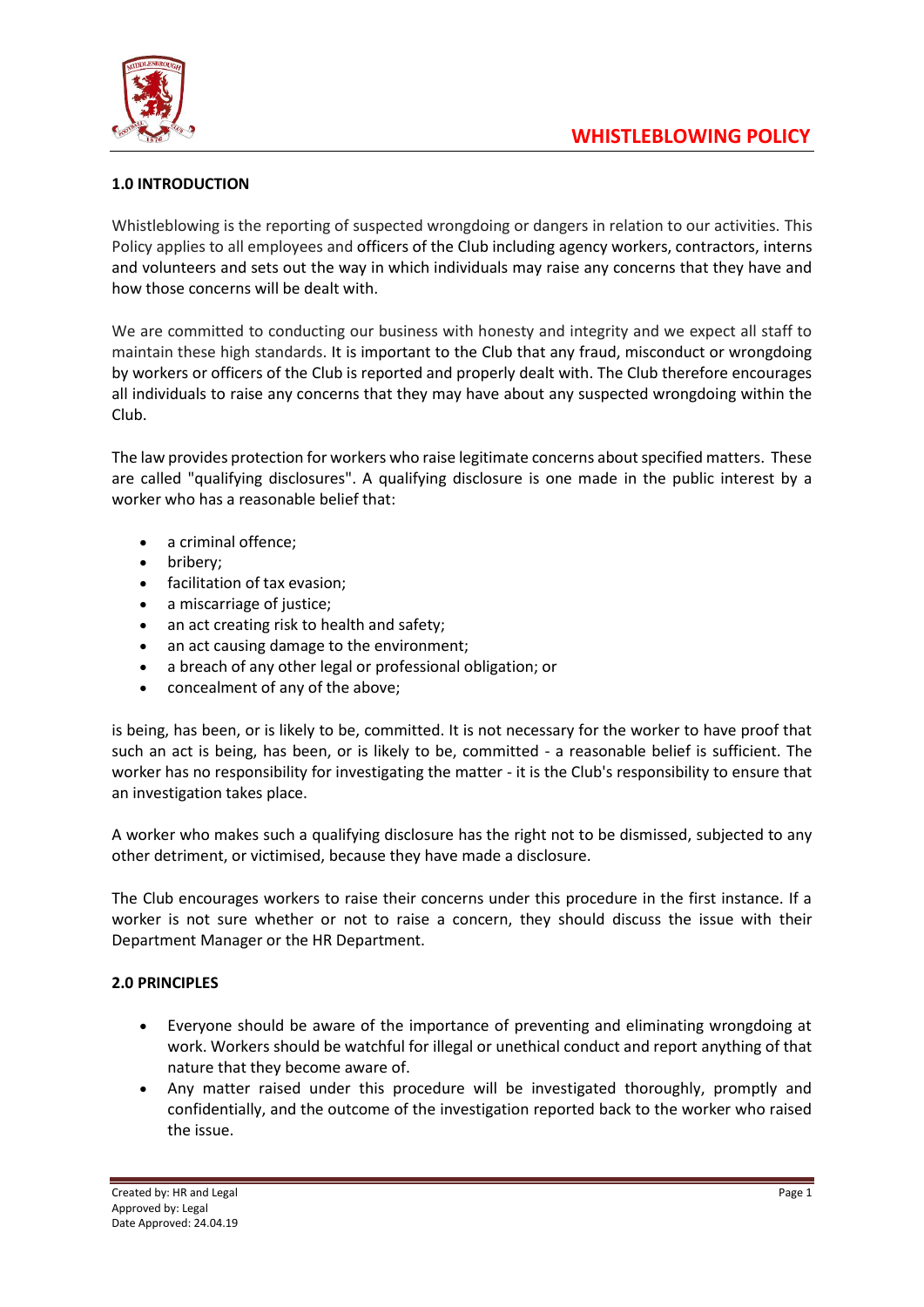

- No worker will be victimised for raising a matter under this procedure. This means that the continued employment and opportunities for future promotion or training of the worker will not be prejudiced because they have raised a legitimate concern.
- Victimisation of a worker for raising a qualified disclosure will be a disciplinary offence.
- If misconduct is discovered as a result of any investigation under this procedure the Club's disciplinary procedure will be used, in addition to any appropriate external measures.
- Maliciously making a false allegation is a disciplinary offence.
- An instruction to cover up wrongdoing is itself a disciplinary offence. If told not to raise or pursue any concern, even by a person in authority such as a manager, workers should not agree to remain silent. They should report the matter to the HR Department or the Board Director.

This Policy is for disclosures about matters other than a breach of an employee's own contract of employment. If an employee is concerned that their own contract has been, or is likely to be, broken, they should use the Club's grievance procedure.

## **3.0 PROCEDURE**

- (1) In the first instance, and unless the worker reasonably believes their Department Manager to be involved in the wrongdoing, or if for any other reason the worker does not wish to approach their Department Manager, any concerns should be raised with the worker's Department Manager or HR Department. If they believe the Department Manager to be involved, or for any reason does not wish to approach the Department Manager, then the worker should raise the concern with the HR Department who will arrange for another manager to investigate. Any approach will be treated with the strictest confidence and the worker's identity will not be disclosed without their prior consent.
- (2) The Department Manager or appointed manager will arrange an investigation into the matter. The investigation may involve the worker and other individuals involved giving a written statement or a recorded verbal statement. Any investigation will be carried out in accordance with the principles set out above. The worker's statement will be taken into account, and they will be asked to comment on any additional evidence obtained. The Department Manager (or the person who carried out the investigation) will then report to the Board, which will take any necessary action, including reporting the matter to any appropriate government department or regulatory agency. If disciplinary action is required, the Department Manager (or the person who carried out the investigation) will report the matter to the HR Department and start the disciplinary procedure. On conclusion of any investigation, the worker will be told the outcome of the investigation and what the Board has done, or proposes to do, about it. If no action is to be taken, the reason for this will be explained.
- (3) If on conclusion of stages 1 and 2 the worker reasonably believes that the appropriate action has not been taken, they should report the matter to the relevant authority.